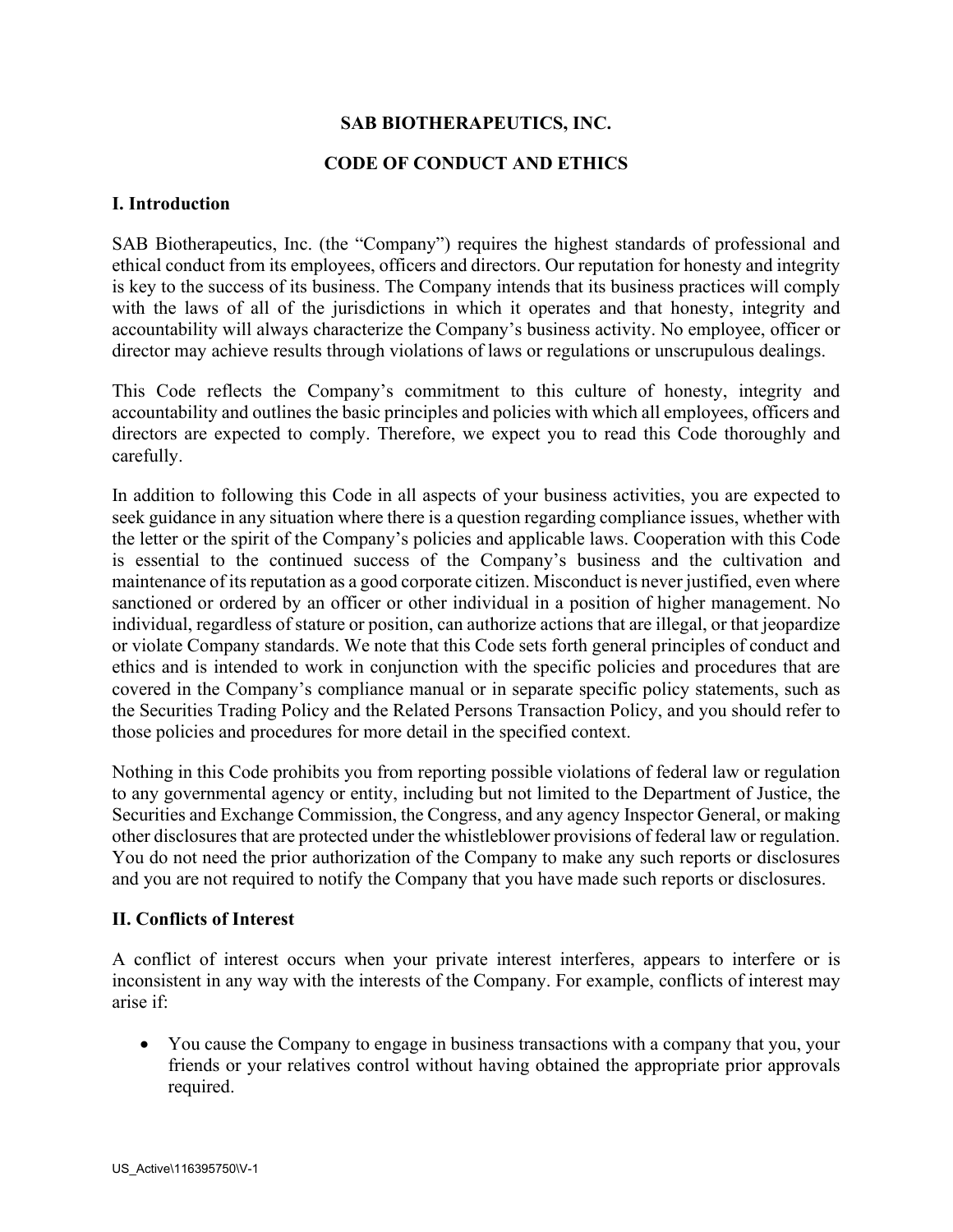- You are in a position to (i) compete with, rather than help, the Company or (ii) make a business decision not on the basis of the Company's interest but rather for your own personal advantage.
- You take actions, or have personal or family interests, which may make it difficult to perform your work (or discharge your duties and obligations) effectively.
- You, or any of your family members or affiliates, receive improper personal benefits other than gratuities and payments received or provided in compliance with the guidelines set forth in "Gifts and Entertainment" below, as a result of your position in the Company.

A conflict of interest may not be immediately recognizable, so potential conflicts must be reported immediately to the Secretary of the Company (the "**Secretary**"). Further, if you become aware of a conflict or potential conflict involving another employee, officer or director, you should bring it to the attention of the Secretary or a member of the Audit Committee of the Board of Directors at the principal executive offices of the Company.

If the concern requires confidentiality, including keeping particular individuals anonymous, then this confidentially will be protected, except to the extent necessary to conduct an effective investigation or as required by under applicable law, regulation or legal proceedings.

# **III. Related Party Transactions**

The Company has adopted a policy that requires the review and approval of any transaction, arrangement or relationship where the Company was, is or will be a participant and the amount involved exceeds \$120,000, and in which any "Related Person" (generally defined as any director (or director nominee) or executive officer of the Company, beneficial owner of more than 5% of the Company stock, any immediate family member of the foregoing and any entity in which any of the foregoing persons is employed or is a partner or principal or in which that person has a 10% or greater beneficial ownership interest) had, has or will have a direct or indirect material interest.

Before entering any such transaction, arrangement or relationship, the Secretary must be notified of the facts and circumstances of the proposed transaction, arrangement or relationship. If the Secretary determines that a transaction, arrangement or relationship is indeed a related party transaction, then such transaction will be sent to the

Audit Committee (or the Chair of such committee) for their review and approval. Only those transactions that are in the best interests of the Company shall be approved.

# **IV. Corporate Opportunities**

When carrying out your duties or responsibilities, you owe a duty to the Company to advance its legitimate interests. The Company's certificate of incorporation and corporate governance guidelines contain important policies with respect to corporate opportunities.

# **V. Public Reporting**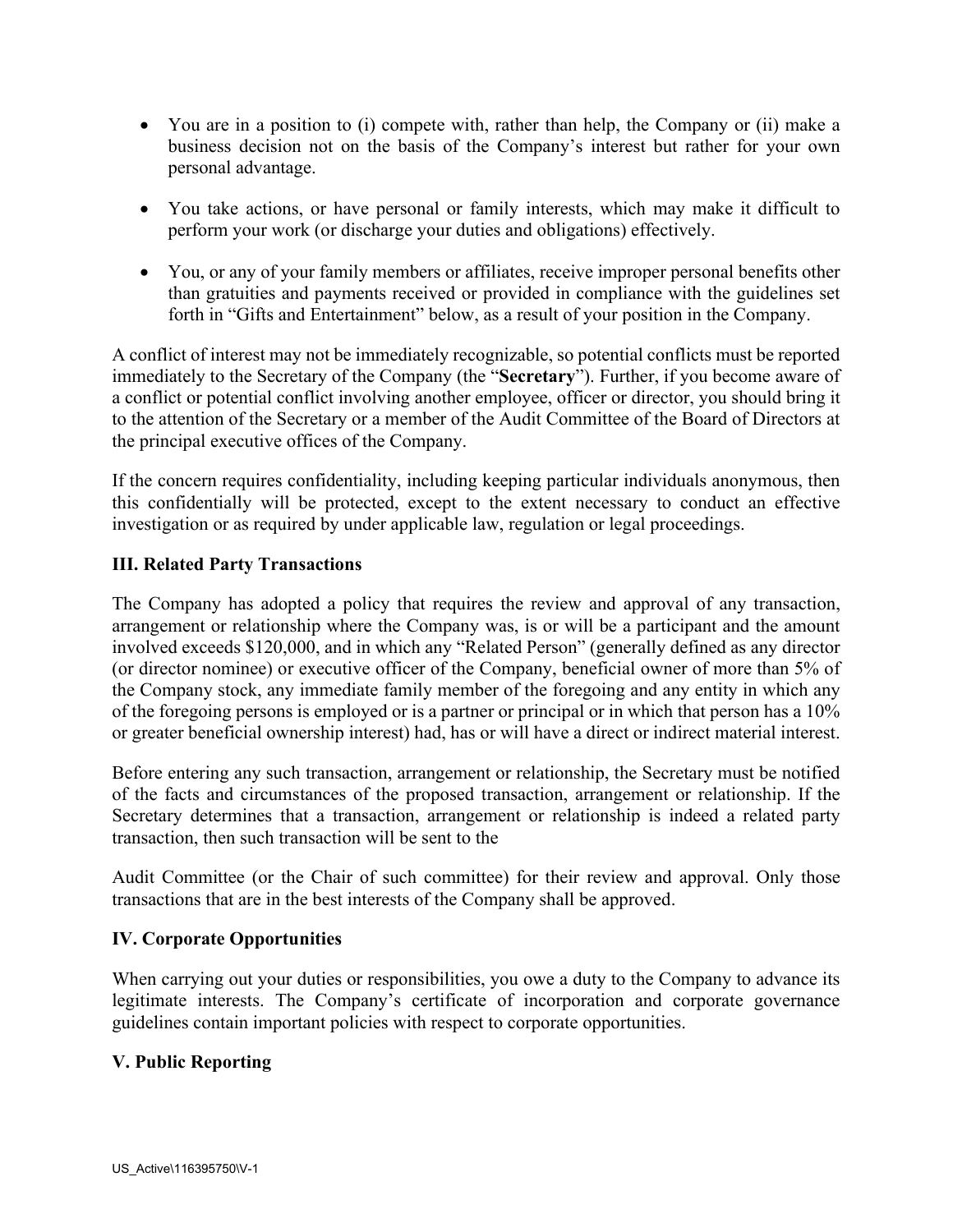Full, fair, accurate and timely disclosure must be made in the reports and other documents that the Company files with, or submits to, the SEC and in its other public communications. Such disclosure is critical to ensure that the Company maintains its good reputation, complies with its obligations under the securities laws and meets the expectations of its stockholders.

Persons responsible for the preparation of such documents and reports and other public communications must exercise the highest standard of care in accordance with the following guidelines:

- all accounting records, and the reports produced from such records, must comply with all applicable laws;
- all accounting records must fairly and accurately reflect the transactions or occurrences to which they relate;
- all accounting records must fairly and accurately reflect in reasonable detail the Company's assets, liabilities, revenues and expenses;
- accounting records must not contain any false or intentionally misleading entries;
- no transactions should be intentionally misclassified as to accounts, departments or accounting periods;
- all transactions must be supported by accurate documentation in reasonable detail and recorded in the proper account and in the proper accounting period;
- no information should be concealed from the internal auditors or the independent auditors; and
- compliance with the Company's internal control over financial reporting and disclosure controls and procedures is required.

# **VI. Confidentiality**

Employees, officers and directors must maintain and protect the confidentiality of information entrusted to them by the Company, or that otherwise comes into their possession, during the course of their employment or while carrying out their duties and responsibilities, except when disclosure is authorized by the Company or legally mandated.

The obligation to preserve confidential information continues even after employees, officers and directors leave the Company.

Confidential information encompasses all non-public information (including, for example, "inside information" or information that third-parties have entrusted to the Company) that may be of use to competitors, or may otherwise be harmful to the Company or its key stakeholders, if disclosed. Financial information is of special sensitivity and should under all circumstances be considered confidential, except where its disclosure is approved by the Company or when the information has been publicly disseminated.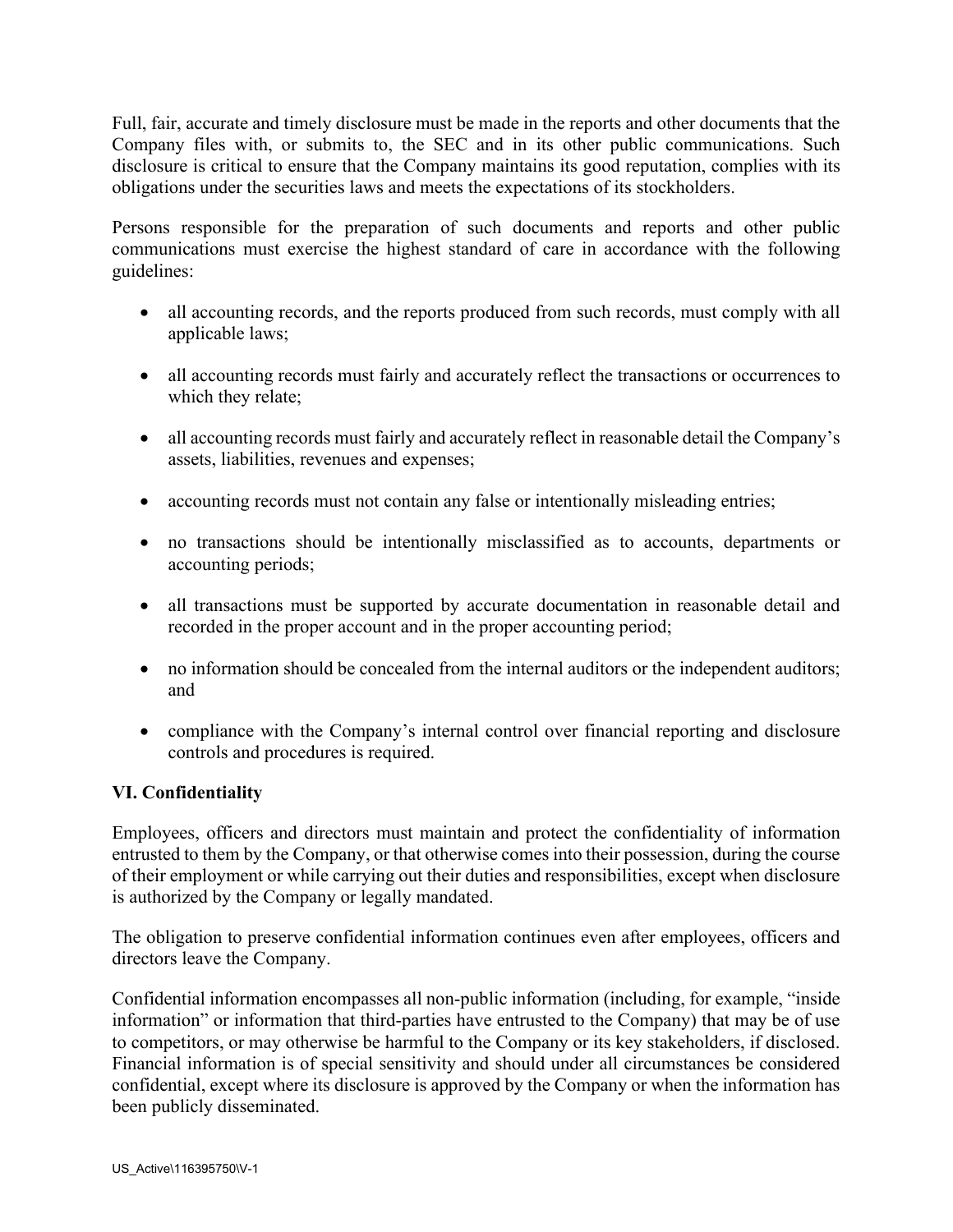## **VII. Protection and Proper Use of Company Assets**

All employees, officers and directors should promote and ensure the efficient and responsible use of the Company's assets and resources by the Company. Theft, carelessness and waste have a direct impact on the Company's profitability. Any suspected incidents of fraud or theft should be immediately reported for investigation.

Company assets, such as proprietary information, funds, materials, supplies, products, equipment, software, facilities, and other assets owned or leased by the Company or that are otherwise in the Company's possession, may only be used for legitimate business purposes and must never be used for illegal purposes.

Proprietary information includes any information that is not generally known to the public or would be valued by, or helpful to, our competitors. Examples of proprietary information are intellectual property, business and strategic plans and employee information. The obligation to use proprietary information only for legitimate business purposes continues even after individuals leave the Company.

## **VIII. Insider Trading**

Insider trading is unethical and illegal. Employees, officers and directors must not trade in securities of a company while in possession of material non-public information regarding that company. It is also illegal to "tip" or pass on inside information to any other person who might make an investment decision based on that information or pass the information to third parties. The Company has an Insider Trading Policy, which sets forth obligations in respect of trading in the Company's securities.

#### **IX. Fair Dealing**

Each employee, officer and director, in carrying out his or her duties and responsibilities, should endeavor to deal fairly with each other and the Company's customers, suppliers and competitors. No employee, officer or director should take unfair advantage of anyone through illegal conduct, manipulation, concealment, abuse of privileged information, misrepresentation of material facts or any other unfair-dealing practice.

#### **X. Compliance with Laws, Rules and Regulations**

Compliance with both the letter and spirit of all laws, rules and regulations applicable to the Company, including any securities exchange or other organization or body that regulates the Company, is critical to our reputation and continued success. All employees, officers and directors must respect and obey the laws of the cities, states and countries in which the Company operates and avoid even the appearance of impropriety. Employees, officers or directors who fail to comply with this Code and applicable laws will be subject to disciplinary measures, up to and including discharge from the Company.

#### **XI. Compliance with Antitrust Laws.**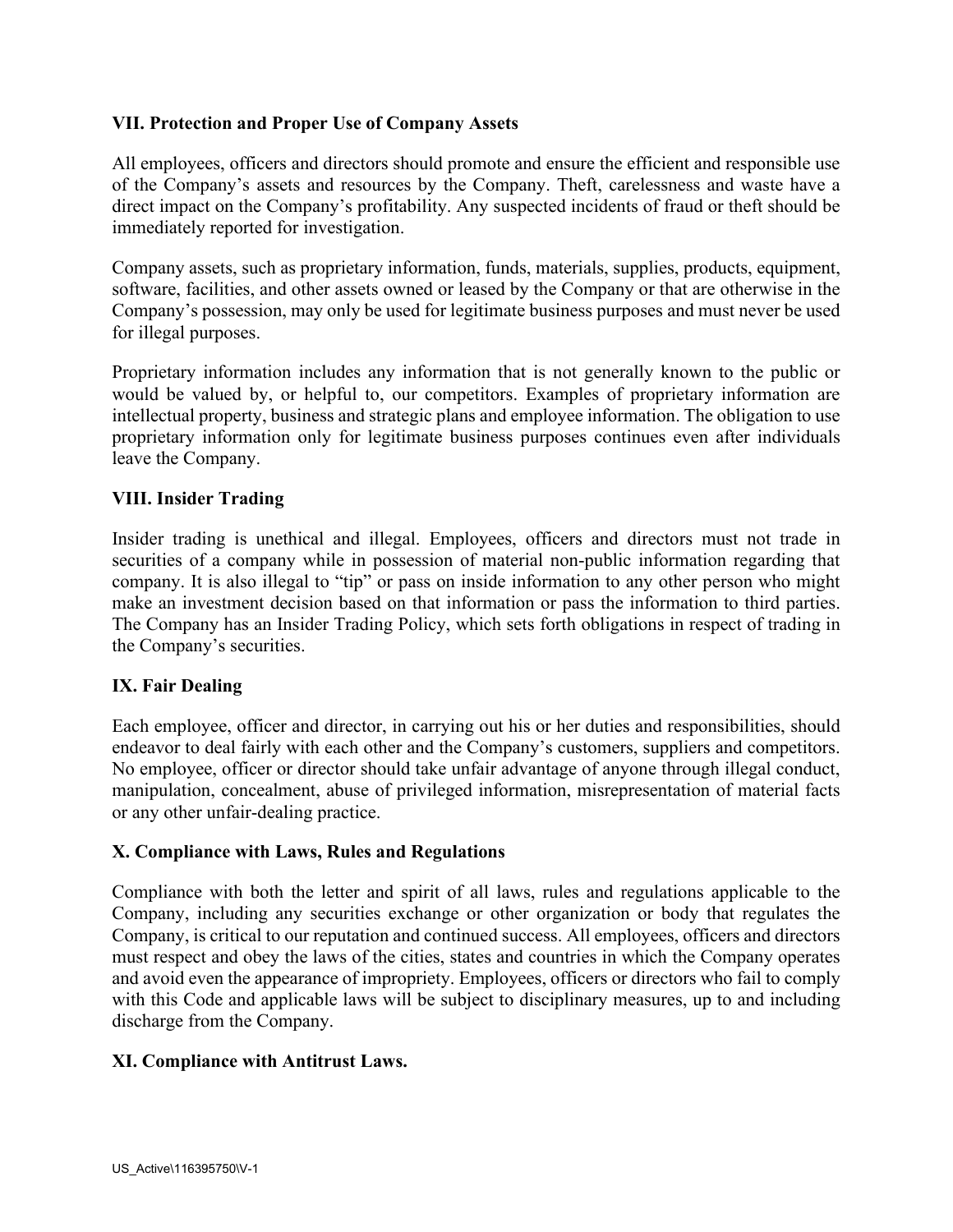The Company believes in fair and open competition, and adheres strictly to applicable antitrust laws. It should be noted however that the following section is not an exhaustive summary of relevant antitrust laws. Additional antitrust considerations not covered in this section include participation in trade association, monopolization, price discrimination and other practices that affect competition.

As a general proposition, any contact with a competitor may be problematic under antitrust laws. Accordingly, all employees, officers and directors should avoid any such contact relating to the business of the Company or the competitor without first obtaining the approval of the Secretary. Any additional concerns relating to the aforementioned areas of potential antitrust breach should also be directed to the Secretary.

The Company notes below some general rules concerning contact with competitors:

- Agreements among competitors, whether written or oral, that relate to prices are illegal per se. In other words, such agreements, by themselves, constitute violations of the antitrust laws. There are no circumstances under which agreements among competitors relating to prices may be found legal. Price fixing is a criminal offense, and may subject the Company to substantial fines and penalties and the offending employee to imprisonment and fines.
- Antitrust laws may be violated even in the absence of a formal agreement relating to prices. Under certain circumstances, an agreement to fix prices may be inferred from conduct, such as the exchange of price information, and from communications among competitors even without an express understanding. Although exchanges of price information are permitted in certain circumstances, employees of the Company should not participate in such exchanges without first obtaining the approval of the Secretary.
- It is a per se violation of antitrust laws for competitors to agree, expressly or by implication, to divide markets by territory or customers.
- It is a per se violation of the antitrust laws for competitors to agree not to do business with a particular customer or supplier. As with agreements to fix prices, the antitrust laws can be violated even in the absence of an express understanding.
- Any communication between competitors concerning problems with any customer or supplier may violate antitrust laws and should be avoided.

# **XII. Compliance with Environmental Laws**

The Company is sensitive to the environmental, health and safety consequences of its operations. Accordingly, the Company strictly complies with all applicable Federal and State environmental laws and regulations, including, among others, the Clean Air Act, the Federal Water Pollution Control Act, the Resource Conservation and Recovery Act and the Occupational Safety and Health Act, and considers sustainability in its planning decisions. If any individual has any doubt as to the applicability or meaning of a particular environmental, health or safety regulation, he or she should discuss the matter with the Secretary.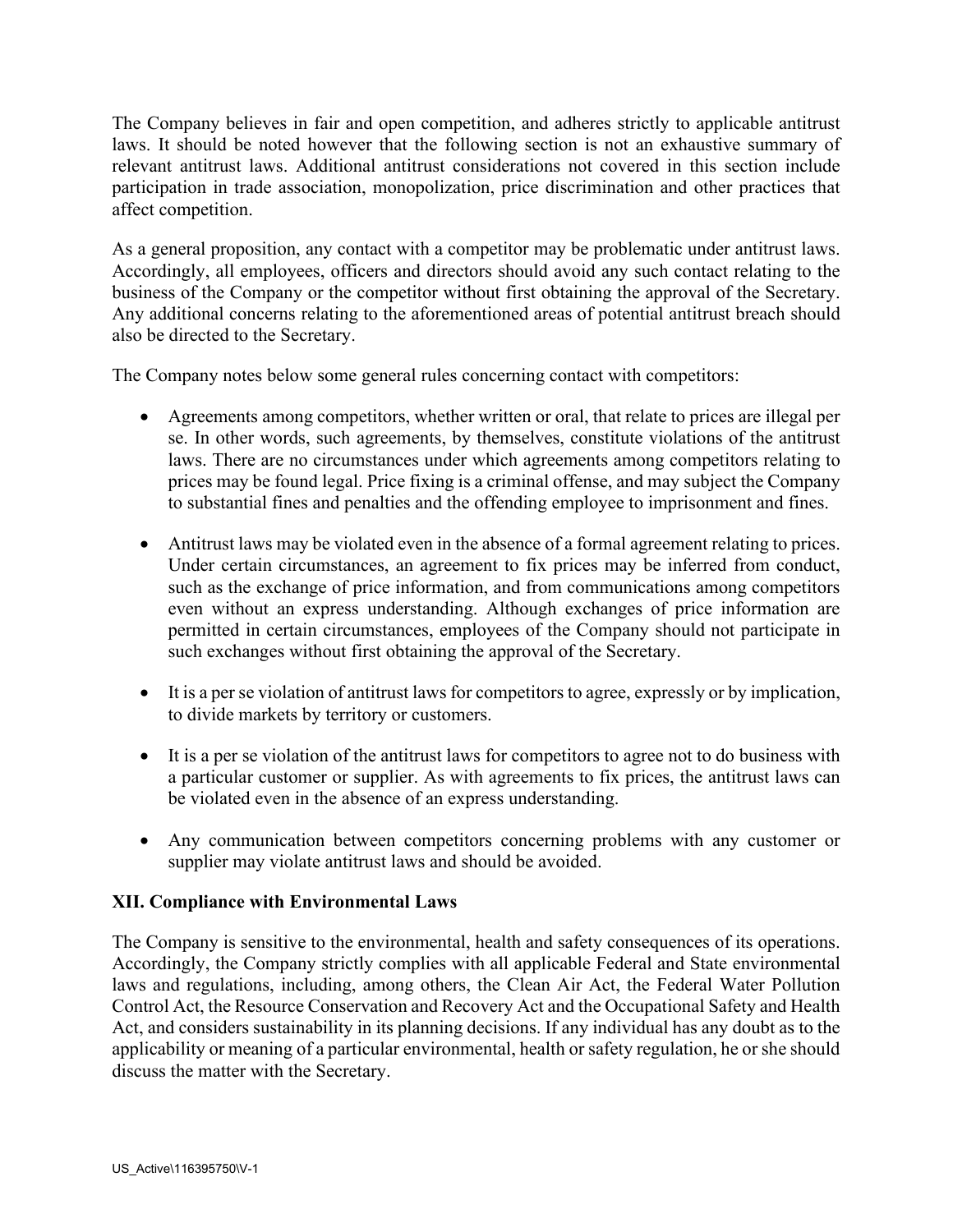## **XIII. Discrimination and Harassment**

The Company values a diverse working environment and is committed to providing equal opportunity in all aspects of our business. Abusive, harassing or offensive conduct is unacceptable, whether verbal, physical or visual. Examples include derogatory comments based on racial or ethnic characteristics and unwelcome sexual advances. The Company encourages the reporting of harassment when it occurs.

## **XIV**. **Safety and Health**

The Company is committed to keeping its workplaces free from hazards. You should report any accidents, injuries or unsafe equipment, practices or conditions immediately to a supervisor or other designated person. Threats or acts of violence or physical intimidation are prohibited.

You must not engage in the use of any substance that could prevent you from discharging your work duties and responsibilities safely and effectively.

## **XV. Company Records and Document Retention**

Records created, received or used during the conduct of Company business, including all communications sent or received using the Company's email system, are at all times the property of the Company wherever those records may be located. At any time, the Company and, in certain circumstances, third parties (including government officials), may review, without prior notice to personnel, any and all firm records, including records marked "Personal" or "Private."

Any records that you create and store are subject to this Code and may be demanded by third parties during the course of litigation or a government investigation or, in the case of records sent outside the Company, subject to the records retention policies of the recipients.

You should, therefore, avoid discriminatory remarks, harassment and threats of violence or similar inappropriate or unlawful conduct. This applies to communications of all kinds, including e-mail, instant messaging, voice mail messages, text messages, video recordings and informal notes or interoffice memos. Records should be retained and destroyed in accordance with the Company's records retention policy.

#### **XVI. Use of Electronic Media**

The Company has developed a policy to ensure that you understand the rules governing your use of the Company's computer network, and options for e-mail and voicemail or other messaging services, Internet access or other use of electronic media. All Company equipment, including desks, computers and computer systems, computer software, electronic storage devices, cellphones or other mobile devices, e-mail, voicemail and other physical items are for business use only. The Company at all times retains the right to access and search all such electronic media or other items contained in or used in conjunction with the Company's computer, e-mail, voicemail and Internet access systems and equipment with no prior notice.

Like the Company's computer network, e-mail and voicemail services, access to Internet services such as web-browsing or newsgroups is provided to employees by the Company only for business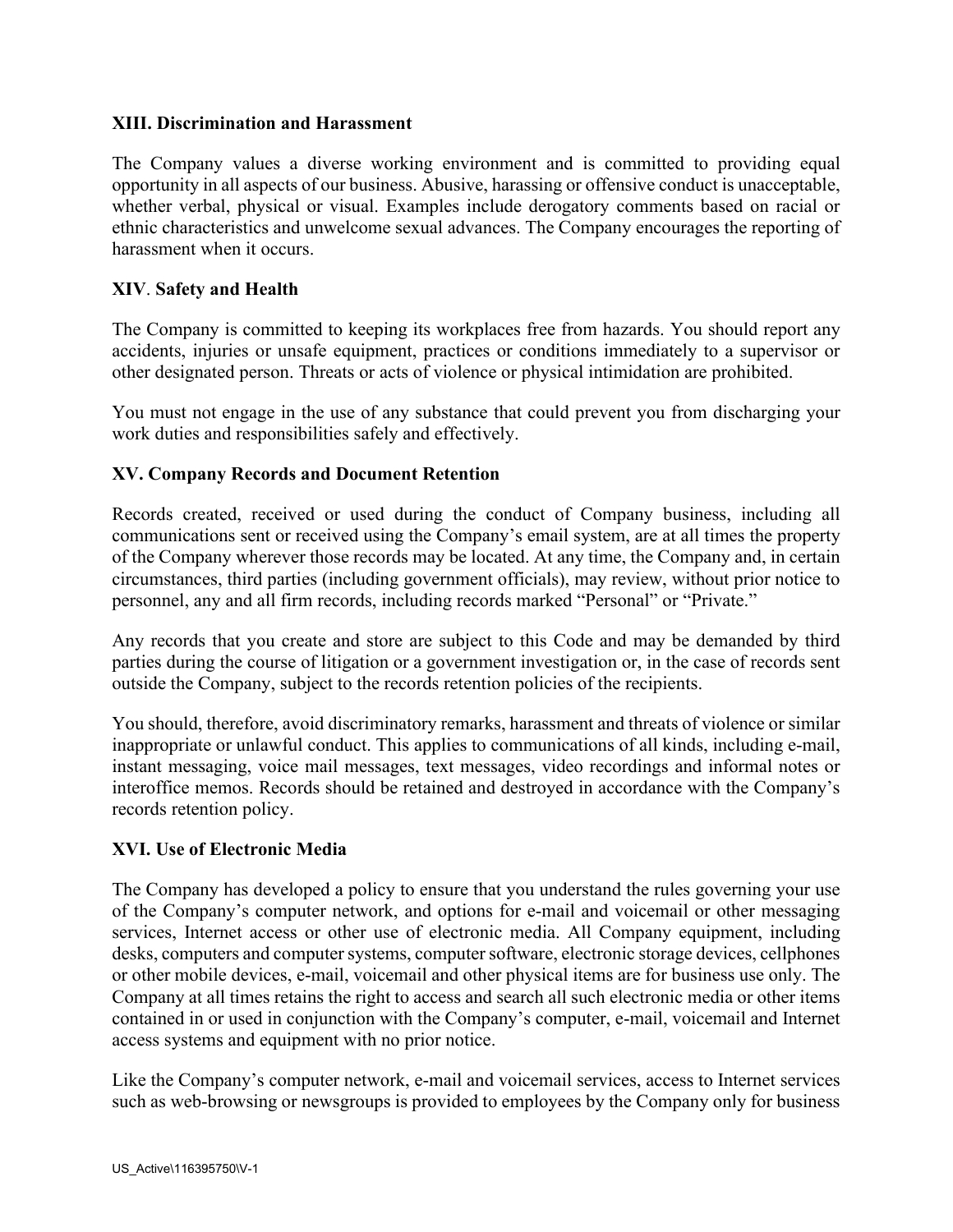use. Any personal use must be infrequent and must not involve any prohibited activity, interfere with the productivity of the employee or his or her coworkers, consume system resources or storage capacity on an ongoing basis or involve large file transfers or otherwise deplete system resources available for business purposes.

Your messages and computer information are considered Company property and consequently, employees should not have an expectation of privacy in the context of computer and voice mail use. Unless prohibited by law, the Company reserves the right to access and disclose this information as necessary for business purposes. Use good judgment, and do not access, send messages or store any information that you would not want to be seen or heard by other individuals.

The Company also recognizes that many employees are choosing to express themselves by using Internet technologies, such as blogs, wikis, file-sharing, user generated audio and video, virtual worlds, and social networking sites, such as Facebook, LinkedIn and Twitter. Whether you choose to participate in such social networking outside of work on your own time is your own decision.

# **XVII. Business Gifts and Entertainment**

Business gifts and entertainment are often customary courtesies designed to build goodwill among business partners and clients. However, issues may arise when such courtesies compromise, or appear to compromise, the recipient's ability to make objective and fair business decisions. In addition, issues can arise when the intended recipient is a government official. Offering or receiving any gift, gratuity or entertainment that might be perceived to unfairly influence a business relationship should be avoided. These guidelines apply at all times, and do not change during traditional gift giving seasons, and apply equally to employees, officers or directors offering gifts and entertainment to the Company's business associates.

The value of gifts should be nominal, both with respect to frequency and monetary amount. Frequent gifting to a recipient may be perceived as an attempt to create an obligation to the giver, and is therefore inappropriate. Likewise, business entertainment should be moderately scaled and intended only to facilitate legitimate business goals. For example, should tickets to a sporting or cultural event be offered, the offeror must attend the event as well.

The following questions may provide guidance in the instance of doubt:

- Is the action legal?
- Does the action raise doubts or concerns?
- Should another individual be consulted?
- Is the action clearly business-related?
- Is the action or gift moderate, reasonable, and in good taste?
- Would public disclosure of the action or gift embarrass or harm the Company?
- Is there an expectation of reciprocation or favors?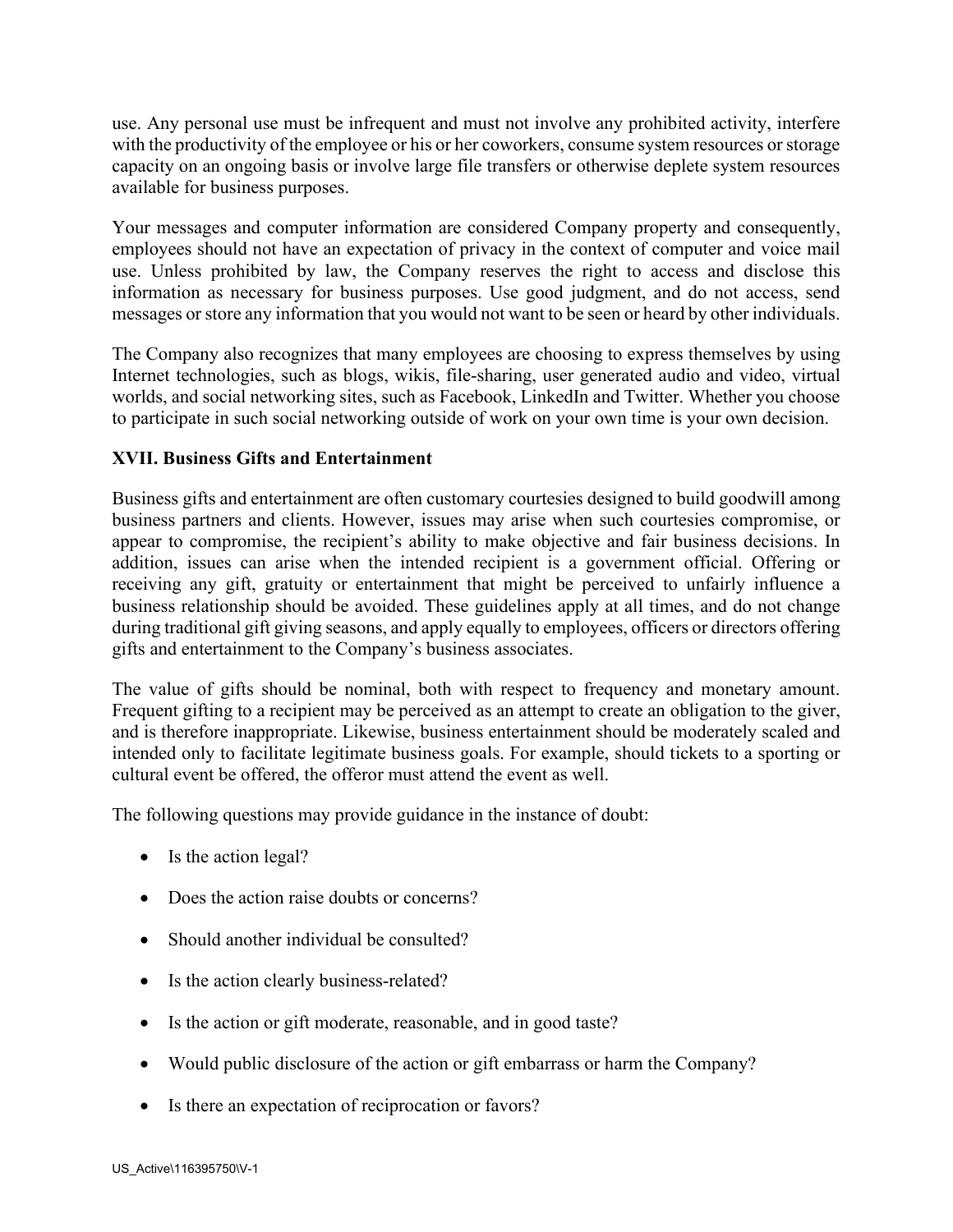Strict rules apply when the Company does business with governmental agencies and officials, whether in the U.S. or in other countries, as discussed in more detail below.

Because of the sensitive nature of these relationships, you must seek approval from a supervisor and/or the Secretary before offering or making any gifts or hospitality to governmental officials or employees.

## **XVIII. Political Activities and Contributions**

The Company respects the right of each of its employees to participate in the political process and to engage in political activities of his or her choosing; however, while involved in their personal and civic affairs employees must make clear at all times that their views and actions are their own, and not those of the Company. Employees may not use the Company's resources to support their choice of political parties, causes or candidates.

The Company may occasionally express its views on local and national issues that affect its operations. In such cases, Company funds and resources may be used, but only when permitted by law and by Company guidelines. The Company may also make limited contributions to political parties or candidates in jurisdictions where it is legal and customary to do so. The Company may pay related administrative and solicitation costs for political action committees formed in accordance with applicable laws and regulations. Any use of Company resources for the Company's political activities, including contributions or donations, requires advance approval by the Company's Secretary.

## **XIX. Bribery and Corruption**

Employees, officers and directors must comply with all laws prohibiting bribery, corruption and kickbacks, including laws prohibiting improper payments to domestic and foreign officials such as the U.S. Foreign Corrupt Practices Act (the "**FCPA**"). While this section focuses primarily on foreign officials, this Policy equally prohibits bribery of domestic officials and commercial or private sector parties. The FCPA prohibits an offer, payment, promise of payment or authorization of the payment of any money or thing of value to a foreign official, foreign political party, official of a foreign political party or candidate for political office to induce or influence any act or decision of such person or party or to secure any improper advantage. The FCPA prohibits such conduct whether done directly or indirectly through an agent or other intermediary.

Although U.S. law does allow certain payments to foreign officials intended solely to expedite non-discretionary routine government action, sometimes called "grease" or "facilitating" payments, this exception is a narrow one and such payments are often illegal under other laws. Accordingly, the Company's policy is to avoid such payments.

Therefore, no payment may be made to a foreign official even for non-discretionary action without first consulting with and obtaining written authorization from the Secretary or the Chief Executive Officer. If a facilitating payment is authorized, such payment must be accurately and fairly recorded in the Company's books, records and accounts.

The FCPA further requires compliance by the Company with record keeping and internal controls requirements. The Company must maintain financial records which, in reasonable detail,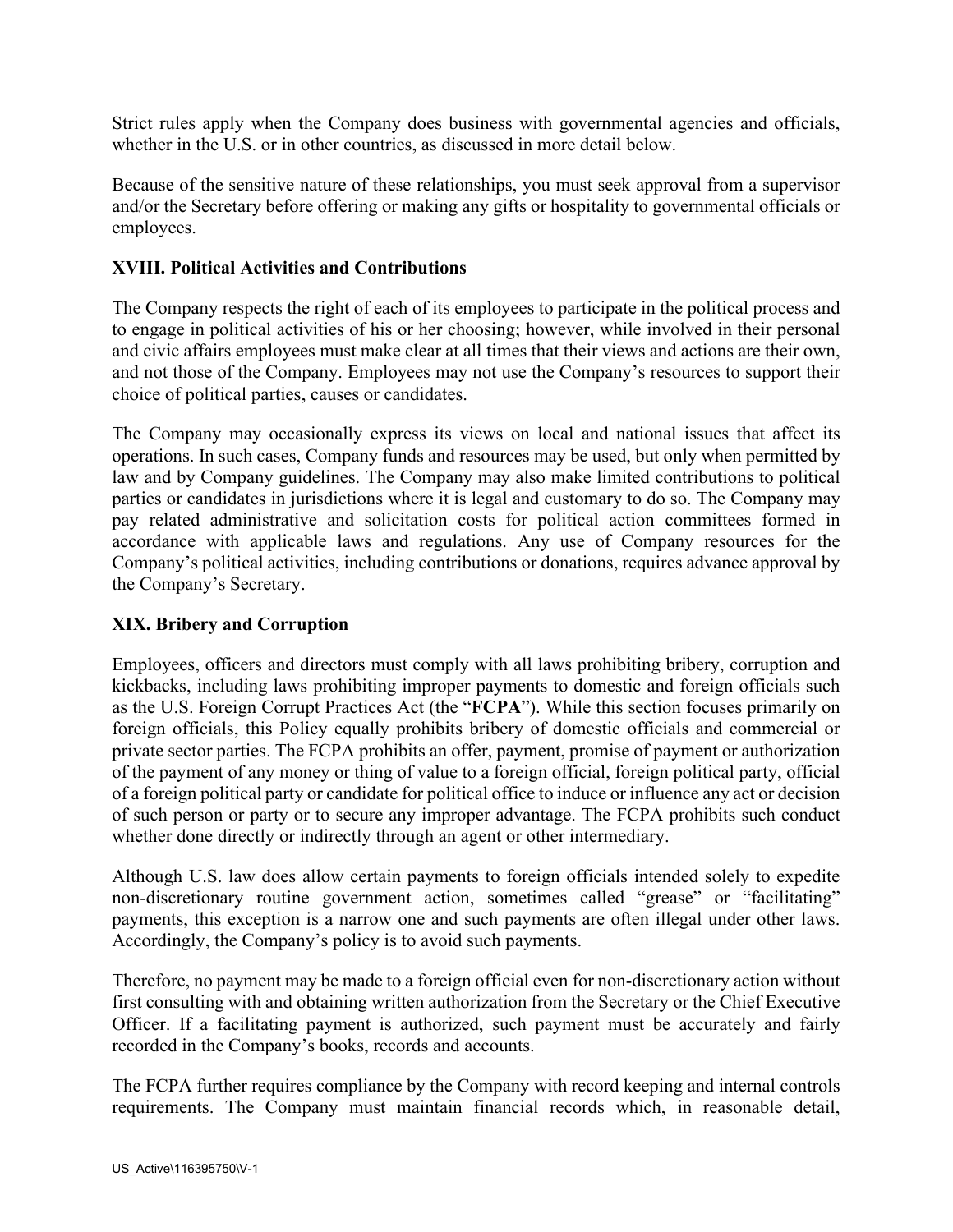accurately and fairly reflect transactions and disposition of corporate assets. In particular, all bank accounts that receive or disburse funds on behalf of the Company shall be properly authorized and any such transactions recorded on the official books and records of the Company. In addition, the Company must maintain a system of internal controls sufficient to provide reasonable assurances that the Company's assets are used only in accordance with directives and authorizations by the board of directors and senior management, and that checks and balances are employed so as to prevent the by-passing or overriding of these controls.

Violation of the FCPA is an offense, subjecting the Company to substantial fines and penalties and any officer, director, employee or stockholder acting on behalf of the Company to imprisonment and fines. The FCPA prohibits the Company from paying, directly or indirectly, a fine imposed upon an individual pursuant to the FCPA. Violation of this policy may result in disciplinary actions up to and including discharge from the Company.

# **XX. Compliance with and Amendments of This Code**

Failure to comply with this Code or applicable laws, rules or regulations may result in disciplinary measures, including discharge from your position with the Company. Violations of this Code may also constitute violations of law and may result in civil or criminal penalties for such person, such person's supervisors and/or the Company. The Board of Directors will determine, or designate appropriate persons to determine, appropriate actions to be taken in the event of a violation of this Code in relation to Executives and Directors. In determining what action is appropriate in a particular case, the Board of Directors or its designee will consider the nature and severity of the violation, whether the violation was a single occurrence or repeated occurrences, whether the violation was intentional or inadvertent, whether the individual in question had been advised prior to the violation as to the proper course of action and whether or not the individual in question had committed other violations in the past. The Secretary will determine appropriate actions to be taken in the event of a violation of this code in relation to all other employees.

This Code cannot, and is not intended to, address all of the ethical complexities that may arise during the course of employment or association with the Company. There will be occasions where circumstances not covered by policy or procedure arise, and where a judgment must be made as to the appropriate course of action. In such circumstances, the Company encourages common sense decision-making, and consultation with a manager, member of human resources, or the Secretary for guidance pursuant to the methods discussed below in "Compliance and Contact Details".

Any material amendment of this Code will be made only by the Board of Directors and will be promptly disclosed as required by law or stock exchange regulation.

# **XXI. Compliance and Contact Details**

# 1. Confidential Advice

If you think that an actual or possible violation has occurred, it is important to report your concerns immediately. If you do not feel comfortable discussing the matter with your supervisor, manager or human resources, please contact the Chief Executive Officer.